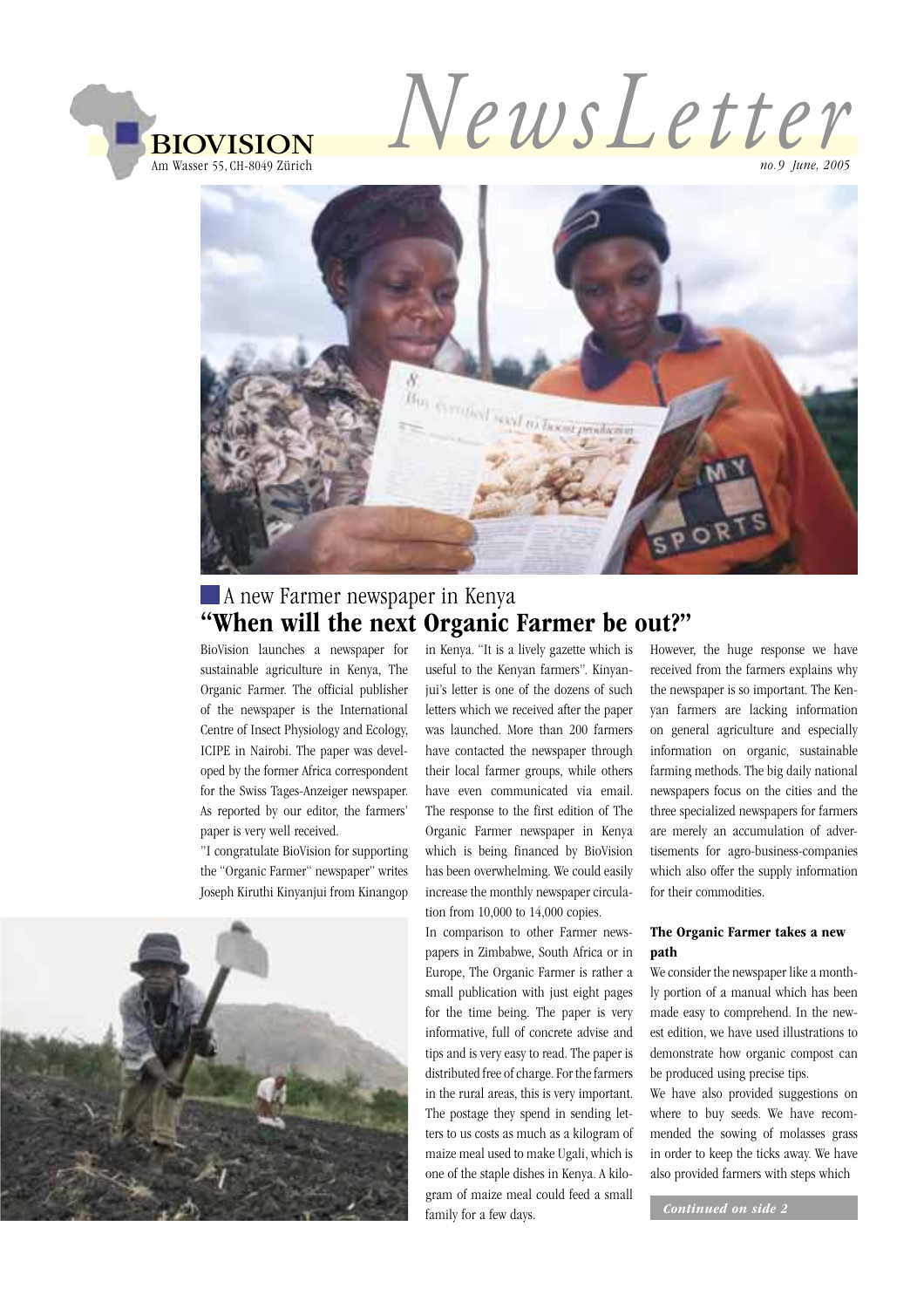### Editorial



Editorial from ,The Organic Farmer', the newspaper for sustainable agriculture in Kenya, No. 1 from April 2005:

All over the world, farmers have progressed through their own research by trial and error as well as through information exchange with their colleagues. Research also contributes its part in many places. This means that if one has a problem such as low soil fertility, a scientist would for example try out different methods. The scientist would experiment with different dosages of fertilizer in the lab and then test these in the field. The most successful results would then be interpreted and recommended for use. Thus, new knowledge becomes part of the production system and allows the increase of agricultural production, provided the new knowledge and recommendations reach the farmers. Unfortunately, this flow of information is often interrupted in the developing countries. In Kenya, BioVision wants to close this gap. The farmer newspaper, The Organic Farmer is a communication platform between practitioners and academics. It will bring knowledge to the farmers and considers their enquiries or concerns. Scientific solutions and farmers' opinions will be published. The team of editors ensures that the information provided to the farmers is in line with sustainable, ecological and economical acceptable standards. Useful suggestions, opinions and tips from readers are most welcome!

Dr. Hans Rudolf Herren President, BioVision Foundation

#### **Continued from side 1**

can help them organise themselves so as to directly access the markets thus leaving out the scrupulous middle men. We have a lot of material to offer the farmers and the knowledge we provide is packed in a simple and understandable manner. This is exactly what is lacking in Kenya.

Access to relevant information by farmers is not easy and is in fact a logistic nightmare. For example, we have about 900 postal addresses which belong to farmer groups. Each of the farmer group is made up of about 25 members. Each group receives five copies of The Organic Farmer newspaper in the post whereby the paper is circulated among them for reading! Joseph Kinyanjui writes that in his rural community, at least 20 farmers in his group have read the copy of the Organic Farmer, some with the help of their children who can read better. Apart from our own distribution, a considerable number of copies is delivered by courier to Caritas Nyeri and the development offices of the Catholic diocese who attend to more than 1000 farmer groups. The copies are then further distributed. In addition, we also send half a dozen teachers directly to the important and popular market places where they also help with the distribution.

The day the second edition went to the press for printing, Stanley Kuura from Meru diocese, in the area of around Mount Kenya, telephoned our office



Rich millet harvest: The Farmer newspaper further provides the small scale farmers with knowledge on how to increase their vields.

and sounded somehow irritated. "When will the next Organic Farmer appear? The farmers come here everyday asking for the next edition!". That is indeed not a bad sign.

BioVision project no. 5202-03

## Kakamega The benefit of medicinal plants – preservation of the forest

The Kakamega farmers' union operates as a small manufacturing plant under the guidance of ICIPE's specialists in the production of health products. The cultivation and the local processing of medical plants such as Ocimum kilimandscharicum provides farmers with an additional source of income. This prevents the farmers from clearing new fields in the endangered forests.

BioVision supports the farmers in building a production house and installing a distillery. The extract from the plant is used to produce a natural healing balm, "Naturub", which helps alleviate colds, joint pains and is used against insect bites.

BioVision-Project Nr. 5208-02

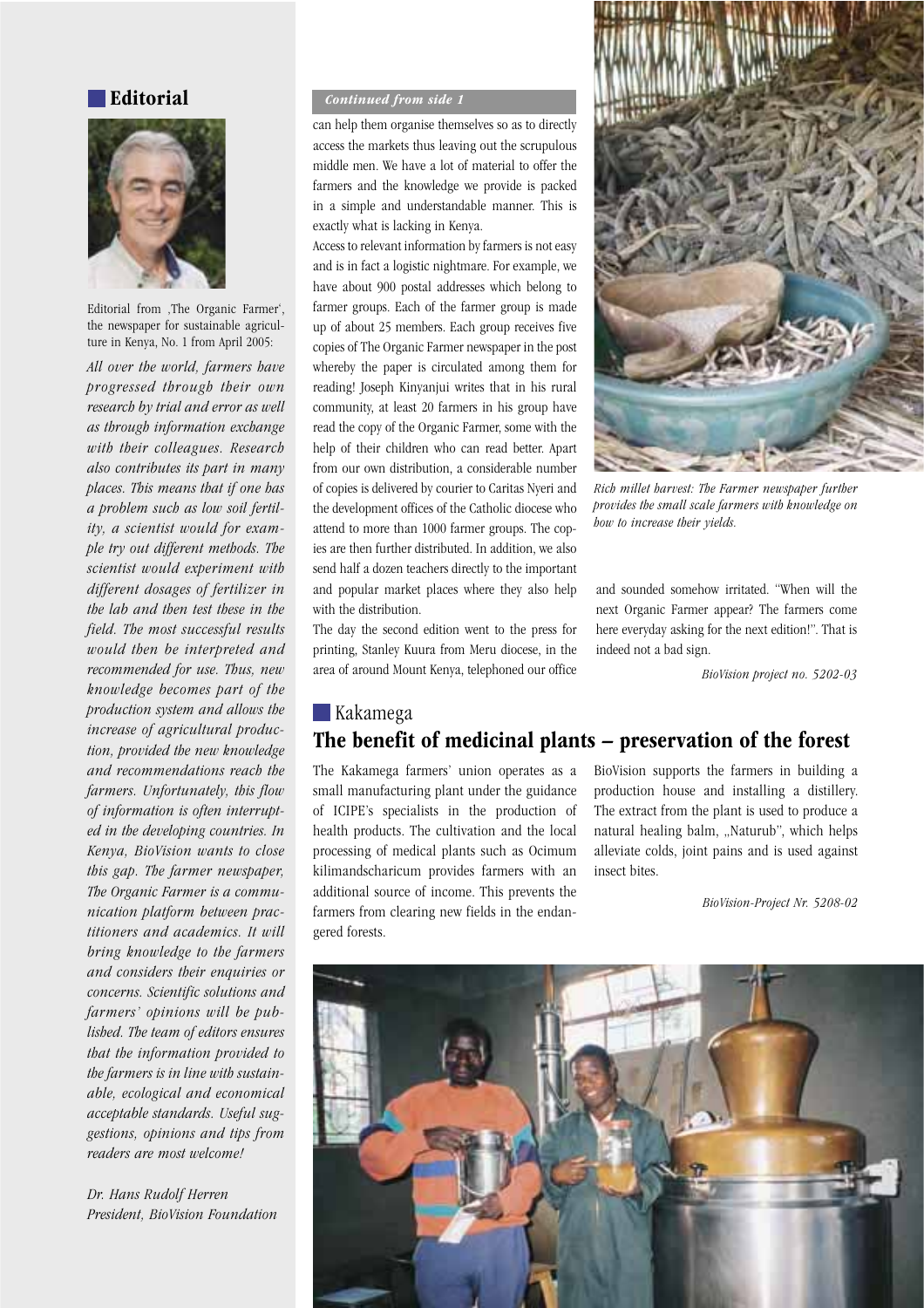# A day in the life of Shetaye Bekele (55), beggar in Keble 03, Addis Ababa, Ethiopia

"I normally wake up very early in the morning at 5am. Half an hour later I am at the church working. I am a beggar. I don't have a choice because I am very sick and my husband abandoned me when I was pregnant with my third child. During the sermon, I earn about two to three Birr. After the service when the people have gone home. there is no point in begging and so I go home too. When there is no church service, the children have to look for money. We live on about 2 Birr per day (about 35 Swiss Rappen). This is enough for one meal. On my way home, I buy Injerra which is round flat bread made from fermented flour. With the flat bread, one can eat it together with what one has. The rich people eat Injerra together with meat. Here in the slums we are happy when we have some cabbage to accompany the Injerra with.

A short while ago, we got a room in a dilapidated mansion. The room is for free but we must pay for the electricity and water. It costs 25 cents for 20 liters of water but unfortunately we are going to loose our room because the government wants to convert the mansion to the "Haile Selassie Museum". We don't know what will happen to us thereafter. My three children have taken the news in an easy manner. They are used to it...

However, I have lots of hope because I belong to the Yeka Kifle Ketema Kebele 03 Integrated Women Group cooperative. We are a group of 200 women who take part in the vegetable garden project started by BioVision. The city leased a big piece of barren land to the



cooperative. Then, the soil was very bad as there was a plantation of Eucalyptus tree which exhausted the soil. As the trees were chopped, the rain washed the soil away. Now, the area has changed completely for the better. We women were taught how to make hard ground fertile by using an axe, shovel and compost. After just half a year, we are able to harvest arrow roots, cabbage and tomatoes. This is new for me and my life has much improved. We purchase the vegetables from our garden but the price we pay is much lower than what we would otherwise pay in the market. We then sell the harvested vegetables within our area and the proceeds flow into the project. This benefits all of us. We have already started expanding: In our area, a small vegetable shop is being built. This project is also supported by BioVision. I am very hopeful that it will be a success because my occupation as a beggar is not good and I would rather make a living from selling vegetables. I spend most of my evenings with my teenage children. Sometimes there is coffee. I then tell them stories of my life. At around 9pm at night we switch off the light because it would otherwise be too expensive. We therefore go to sleep early".

Recorded by Peter Lüthii

## Bees, Honey and wild silk Income for the farmers in Mwea

In the Mwea region, 20 people from the villages around the nature reserve were selected and taught how to become master trainers in modern bee keeping, honey production and marketing. They now pass on their newly acquired knowledge to about 500 farmers.

Francis Cacau Caku who is a father, farmer and beekeeper: "Today I am able to build modern bee hives myself and thus get much more honey than before." Through this project, other income generating possibilities within the community have also been evaluated such as wild silk. The local women groups are especially very interested

in the production and sale of wild silk. For them, the breeding of native wild silk on the acacia shrubs and the collection of wild silk cocoons are a good possibility to earn their own money with which they are able to gain more financial independence.

BioVision Project No. 5206-02

ICIPE works with a type of silk larvae race from Asia and with wild types which are kept under nets on acacia trees.